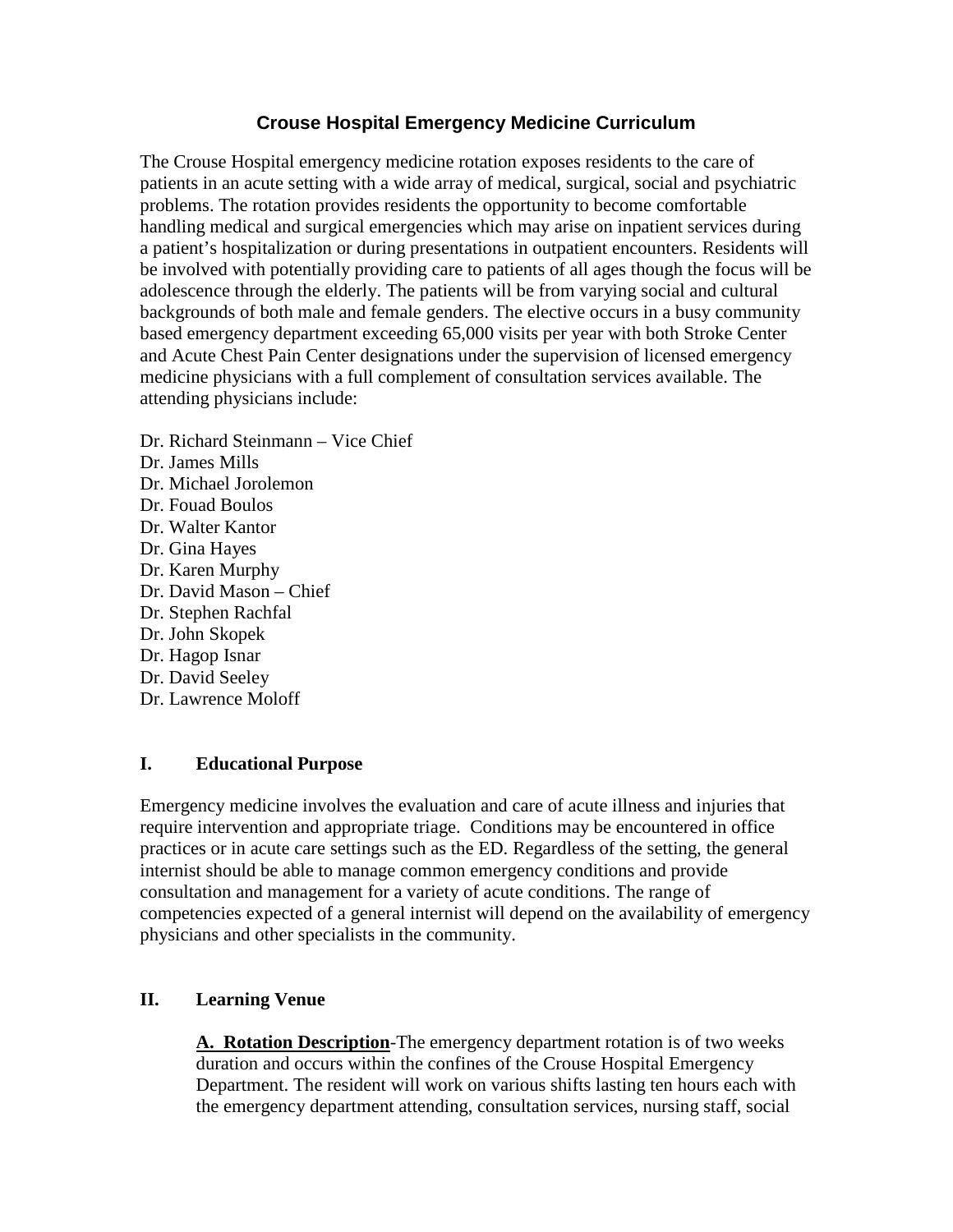workers, and support staff. The number of patients seen on a daily basis will be determined by the patient load experienced during a particular shift and a resident's individual competency.

Expectations of PGY-3: The resident is expected to be the first physician to evaluate the patient wherever the acuity allows. They will interview and examine the patient using directed techniques based on the severity of the patient's illness and chief complaint. The resident will then formulate a working diagnosis and differential diagnosis as well as an approach to elicit the diagnosis and plan treatment of the problem. This plan will be discussed with the attending after which appropriate orders and treatment will follow. That patient will be followed through until a final disposition is made or the patient is signed out to the next shift.

**B. Teaching Methods**- Residents involved in the emergency department rotation will attend noon conference when available as well as Power Rounds. Teaching will occur mainly through direct interaction with the attending as care is provided for the acutely ill patient. Opportunities for teaching will also be present while interacting with consultation services. Direct supervision by the emergency department attending will assist in teaching by means of discussing the plan of treatment and examining/treating the patient.

#### 1. Recommended Reading

- *Goldfrank's Toxicologic Emergencies (Toxicologic Emergencies)* by Neal Flomenbaum, Lewis Goldfrank, Robert Hoffman, Mary Ann Howland, Neal Lewin, Lewis Nelson
- *Atlas of Human Anatomy*, 4<sup>th</sup> ed. By Frank H. Netter, MD
- *Sanford Guide to Antimicrobial Therapy*, 2009, by David N, Gilbert, MD; Robert C. Moellering, Jr., MD; George M. Eliopoulos, MD; Henry F. Chambers

2. Unique Learning Opportunities-The emergency department setting provides an inherently unique opportunity based on the acuity of the patients' complaints. Residents will be afforded the opportunity to be the first physician to diagnose and treat the patient's illness including acute and chronic psychiatric and surgical patients. Residents will learn to interact with consultants, nurses, and families under unique conditions. Residents are also scheduled to perform ridealongs with EMS in the City of Syracuse's active 911 system. This exposes housestaff to an entirely new patient care environment with, at times, different priorities. This expands resident competencies in understanding broader based systems of care.

3. Mix of Diseases Common Clinical Presentations and diseases: Abdominal pain Acute loss of vision Back Pain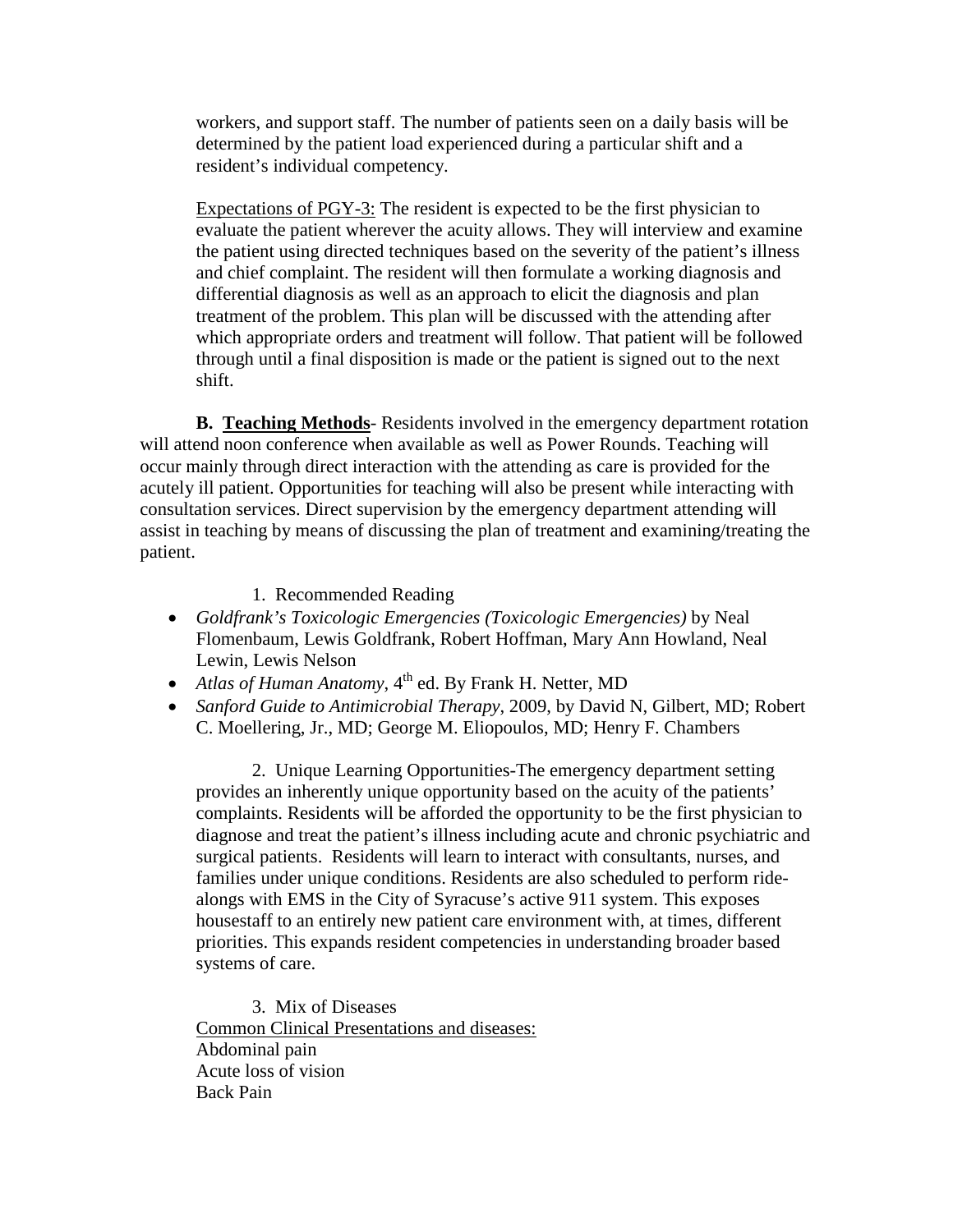Cardiac arrest Cardiac dysrhythmias Chest pain Coma, altered mental status Dehydration Diarrhea Dyspnea Fever Gastrointestinal bleeding Headache Hemoptysis Fractures Lacerations Leg swelling Musculoskeletal trauma Palpitations Severe hypertension Shock Sprains and Strains Syncope Vaginal bleeding Volume depletion Vomiting Wheezing

4. Procedures: Advanced cardiac life support Central lines Intubation Arthrocentesis Fluorescent staining of cornea Mask ventilation to maintain airway Placement of nasogastric tube Suturing of laceration (optional)

### **III. Educational Content**

| Cardiovascular                            |
|-------------------------------------------|
| Acute or chronic congestive heart failure |
| Arrhythmias                               |
| <b>Cardiopulmonary arrest</b>             |
| Chest pain, stable and unstable angina,   |
| myocardial infarction                     |
| Hypertension, hypertensive emergencies    |
| <b>Shock</b>                              |
| <b>Syncope</b>                            |
|                                           |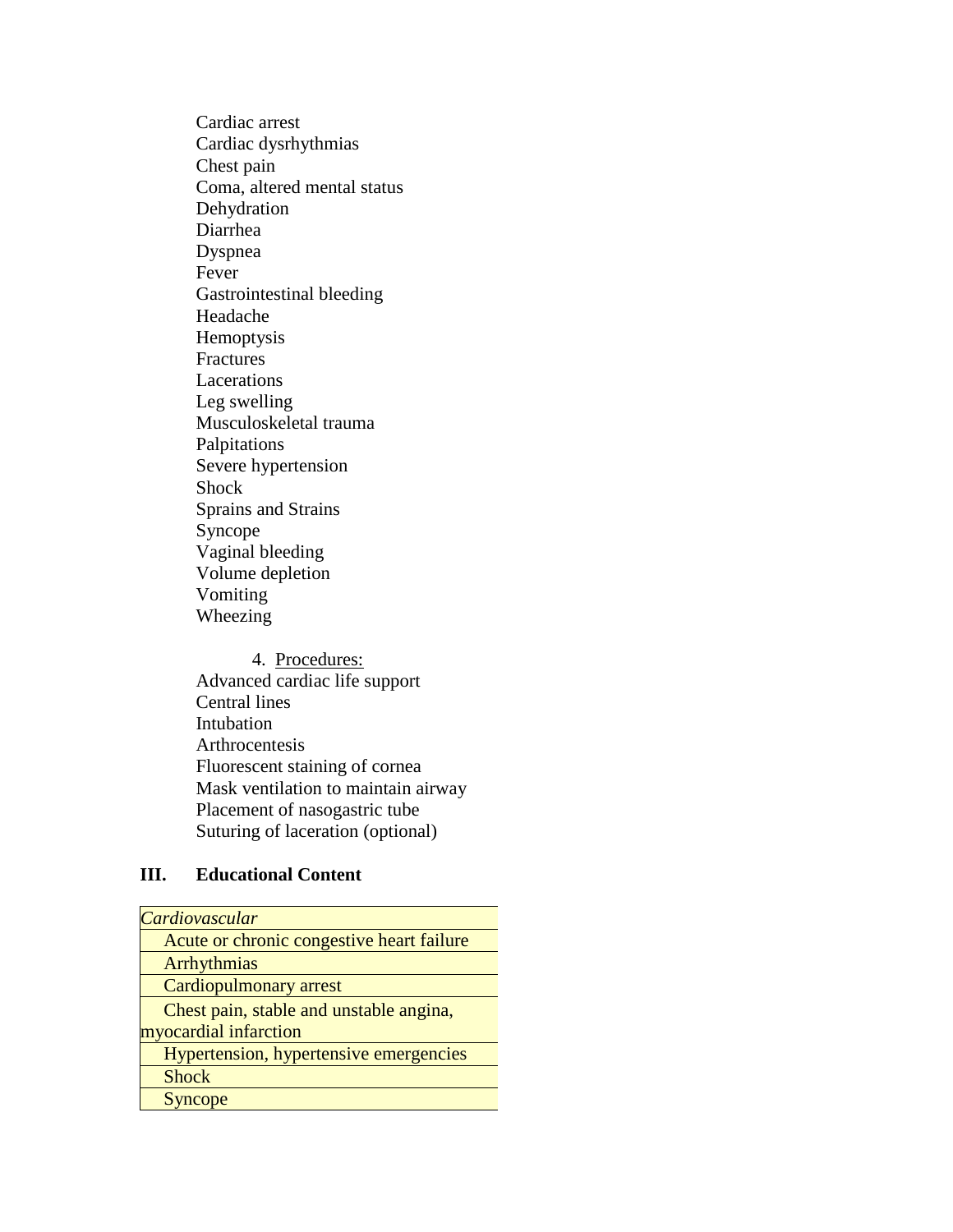Unstable thoracic or abdominal aortic aneurysms

*Dermatology*

Cutaneous ulcers

Rash

Domestic Violence

*Endocrine*

 Acute complications of hyperthyroidism, hypothyroidism

Addisonian crisis

Diabetes mellitus, hypoglycemia,

hyperglycemia, diabetic ketoacidosis

*Gastroenterologic*

Acute abdomen

Acute diarrhea

Acute liver failure

Acute pancreatitis

**Ascites** 

Bleeding

Bowel obstruction

Gallstones, cholecystitis

Nausea and vomiting

*Hematologic*

Acute complications of sickle cell disease

Anemia, leukopenia, thrombocytopenia

Easy bruising, purpura, ecchymosis

Polycythemia, leukocytosis, thrombocytosis

Hyperthermia, hypothermia

*Infectious*

Active tuberculosis

**Encephalitis** 

Herpes simplex infection

Herpes zoster infection

 HIV infection (including *infectious complications*)

**Meningitis** 

Otitis externa media

**Pharyngitis** Pneumonia, bronchitis

Prostatitis, urethritis, epididymitis

Sepsis

Sexually transmitted diseases

**Sinusitis** 

Upper respiratory infection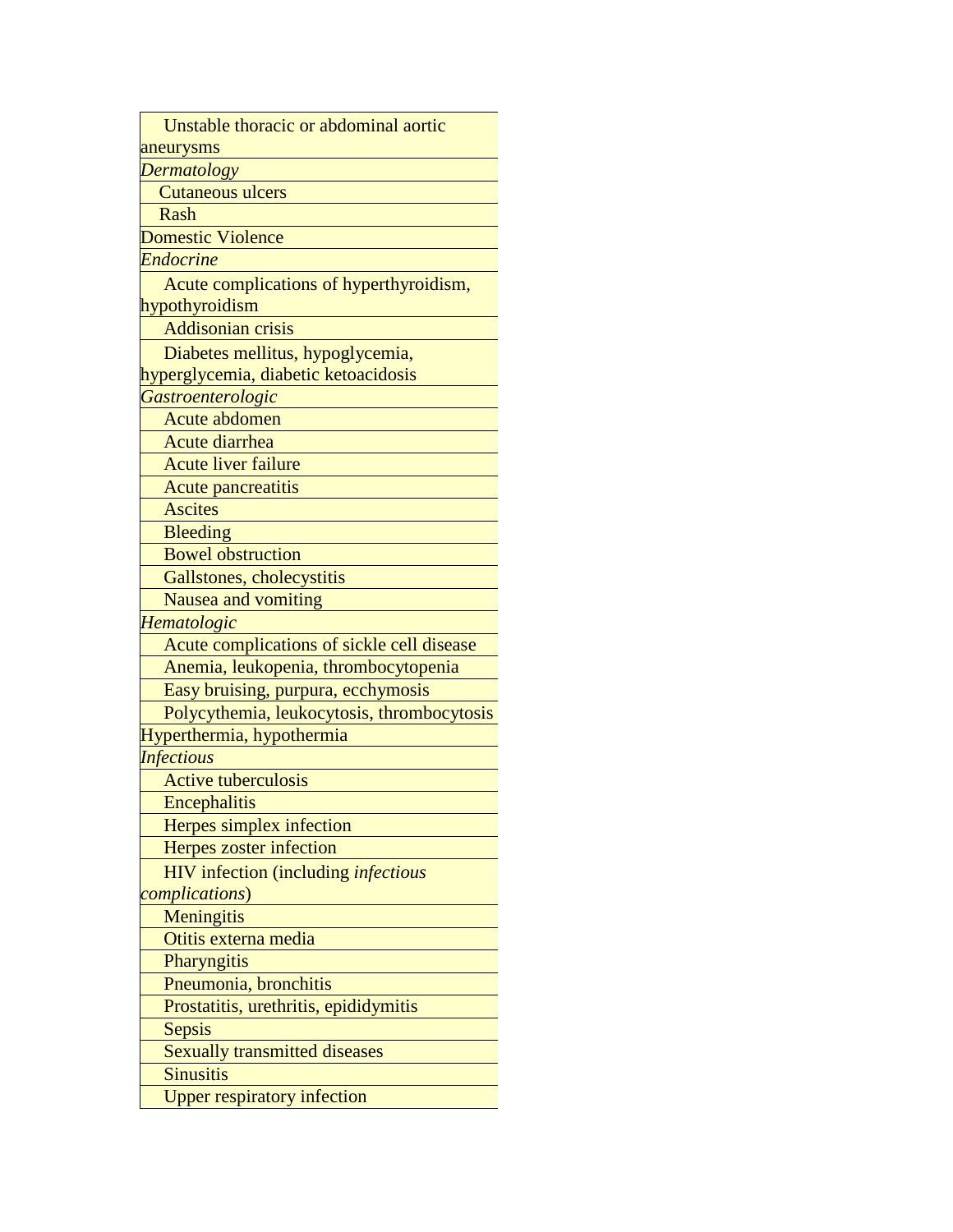| Urinary tract infection, pyelonephritis |  |
|-----------------------------------------|--|
| <b>Viral hepatitis</b>                  |  |
| Neurologic                              |  |
| Coma                                    |  |
| <b>Head trauma</b>                      |  |
| Headache                                |  |
| Seizure                                 |  |
| Transient ischemic attack, stroke,      |  |
| subarachnoid hemorrhage                 |  |
| <b>Ophthalmologic</b>                   |  |
| <b>Acute loss of vision</b>             |  |
| Red eye                                 |  |
| Otolaryngologic                         |  |
| Epistaxis                               |  |
| Vertigo                                 |  |
| Overdose, poisoning                     |  |
| Pulmonary                               |  |
| <b>Acute respiratory failure</b>        |  |
| <b>Asthma</b>                           |  |
| Chronic obstructive pulmonary disease   |  |
| Pneumothorax                            |  |
| Pulmonary embolism, deep venous         |  |
| thrombosis, phlebitis                   |  |
| Severe airway obstruction               |  |
| Renal                                   |  |
| Acute renal failure, chronic renal      |  |
| insufficiency                           |  |
| Electrolyte, acid-base disorders        |  |
| Renal colic, kidney stones              |  |
| Rheumatologic                           |  |
| Acute arthritis (including gout)        |  |
| <b>Back</b> pain                        |  |
| <b>Sexual abuse</b>                     |  |

# **IV. Method of Evaluation**

Six core competencies are used for evaluation of residents. Interim evaluations are done throughout the rotation for praise of outstanding work and correction of substandard performance. Emergency department attendings evaluate the residents at the end of the rotation using the e-value web based system.

### **V. Rotation Specific Competencies**

A. Patient Care- Residents must provide care to patients and counseling to family members under emergent conditions. This includes discussing potential end of